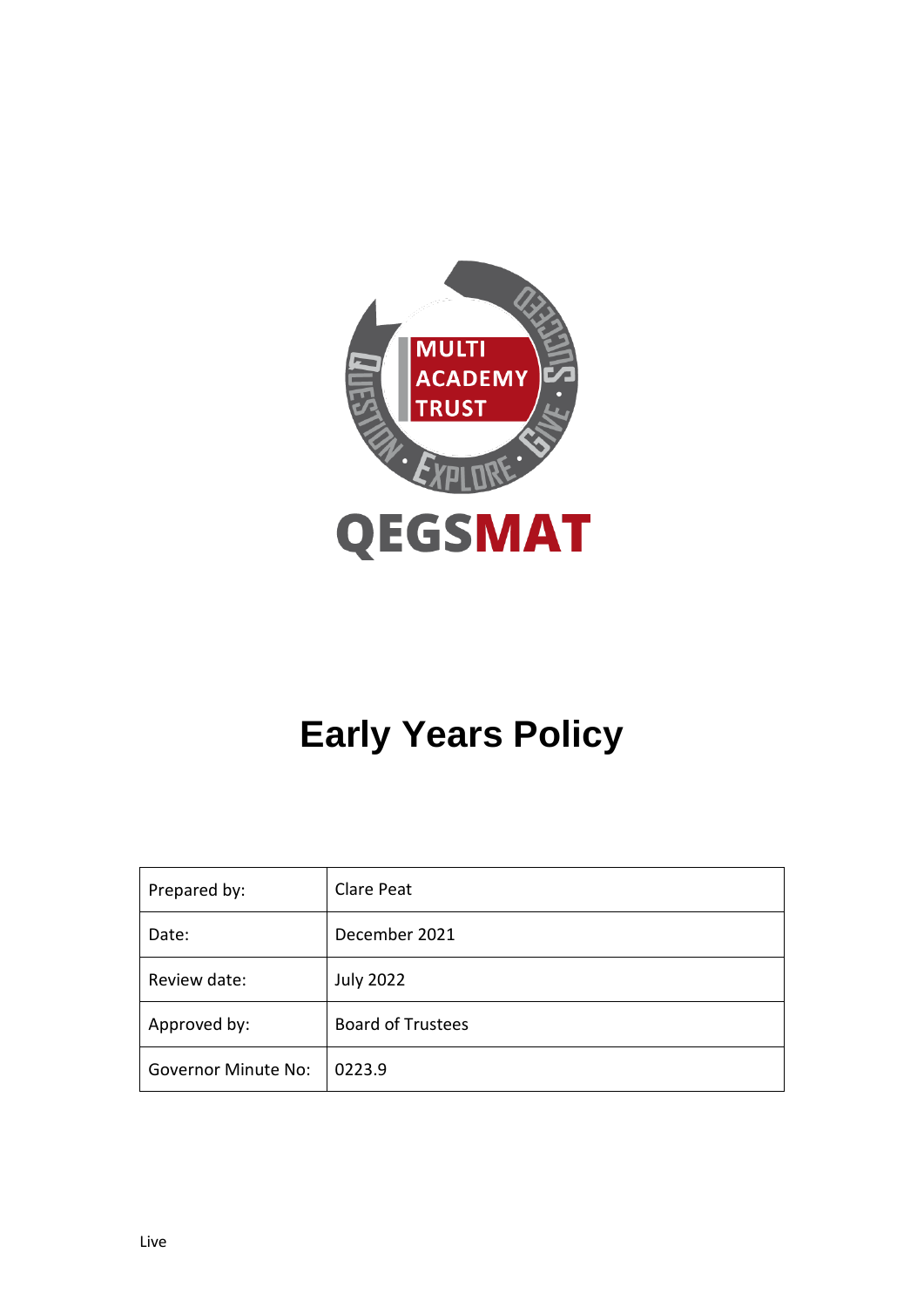# **Contents**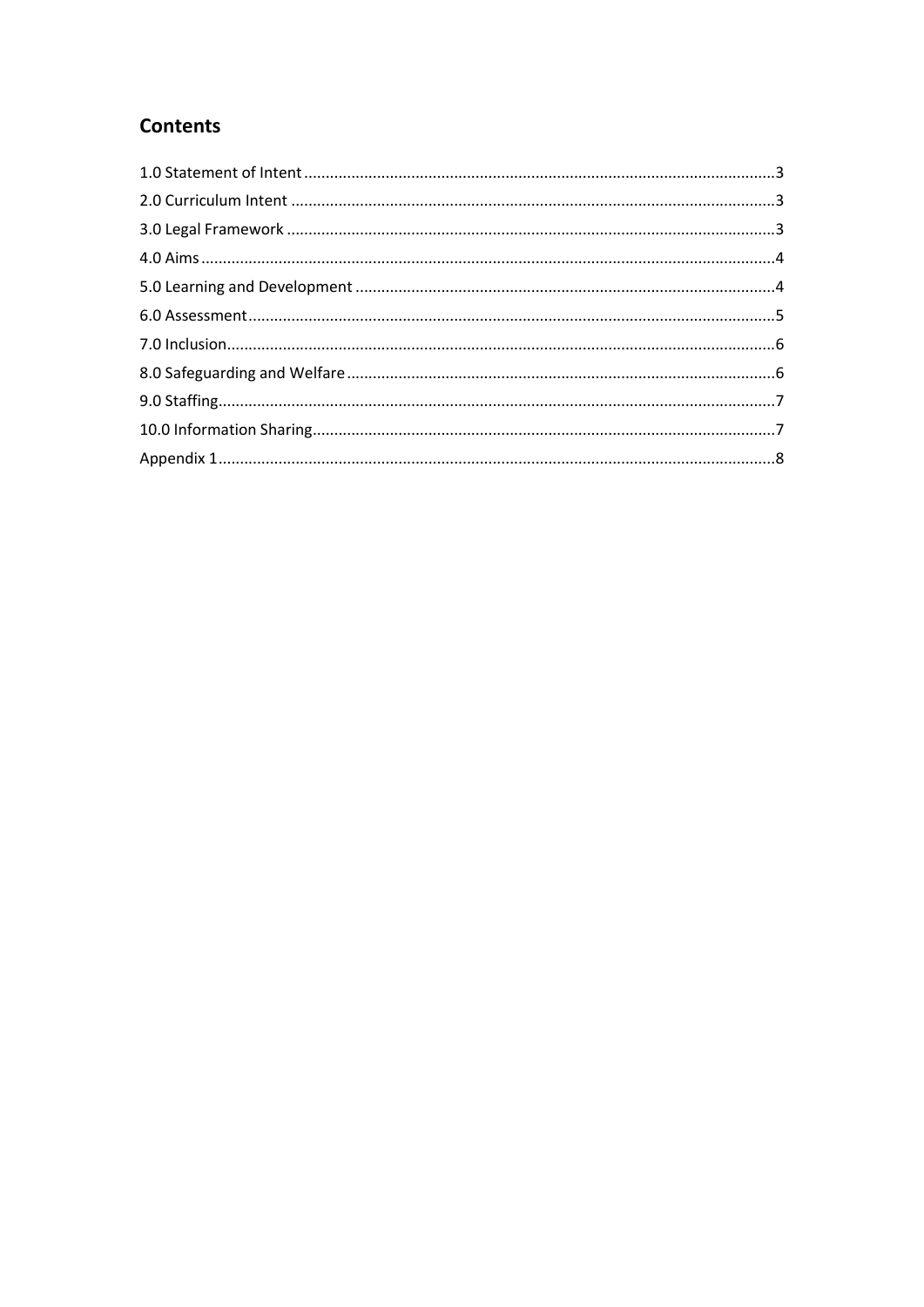# **1.0 Statement of intent**

QEGSMAT (the Trust and its schools) believe every child deserves the best possible start in life and support to fulfil their full potential. A child's experience in the early years has a major impact on their future life chances.

A secure, safe and happy childhood is important in its own right and it provides the foundation for children to make the most of their abilities and talents as they grow up.

QEGSMAT greatly values the importance of the Early Years Foundation Stage (EYFS) in providing a secure foundation for future learning and development.

# **2.0 Curriculum Intent**

We will nurture and enrich each individual child, enabling them to access a play-based curriculum. Through rich experiential learning children will gain knowledge and vocabulary which will help them to develop a deeper understanding and challenge perspectives.

# **3.0 Legal Framework**

This policy has due regard to all relevant legislation and guidance including, but not limited to, the following:

- Childcare Act 2006
- Safeguarding Vulnerable Groups Act 2006
- Equality Act 2010
- UK General Data Protection Regulation (UK GDPR)
- Data Protection Act 2018
- DfE (2021) 'Statutory framework for the EYFS'
- DfE (2021) 'EYFS profile: 2022 handbook'
- DfE (2021) 'Development Matters'
- DfE (2021) 'Keeping children safe in education 2021'
- DfE (2018) 'Working Together to Safeguard Children'
- DfE (2015) 'The Prevent duty'
- Early Education (2021) 'Birth to 5 Matters'
- UK Council for Internet Safety (2020) 'Education for a Connected World'

This policy operates in conjunction with the following Trust policies: <https://www.qegsmat.com/documents/policies/> and also in conjunction with each school's localised procedures:

<https://waterhouses.staffs.sch.uk/key-information/policies/>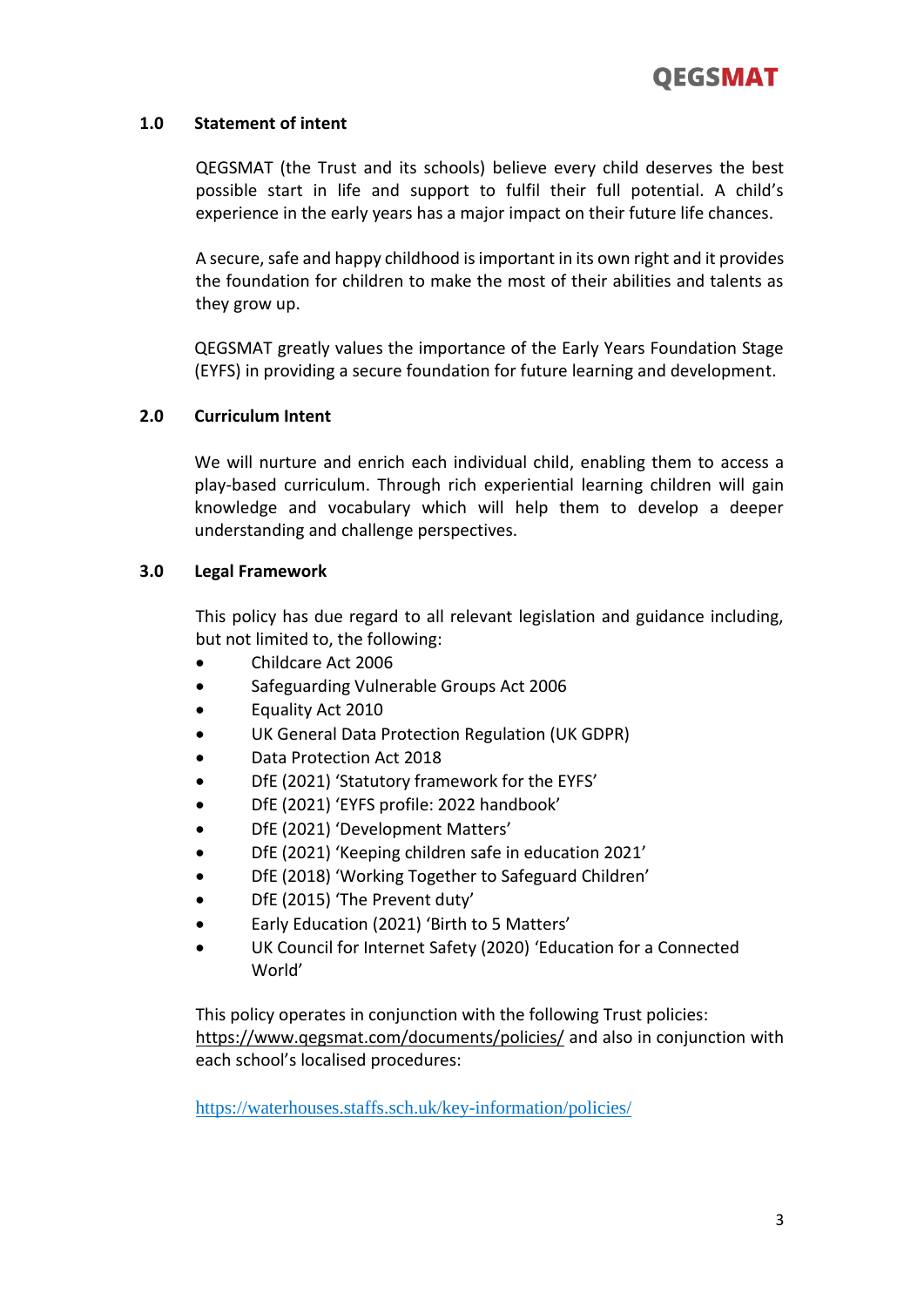

# **4.0 Aims**

Through the implementation of this policy, we aim to:

- Give each child a happy and positive start to their school life in which they can establish a solid foundation for a love of learning.
- Enable each child to develop socially, physically, intellectually and emotionally.
- Encourage children to develop independence within a secure and friendly atmosphere.
- Support children in building relationships through the development of social skills such as cooperation and sharing.
- Use strong **pedagogy** and **curriculum** design to secure strong outcomes (**impact**). A breakdown of these areas is listed in Appendix 1 for school use.

The Trust will seek to provide:

**Quality and consistency**, so that every child makes good progress and no child gets left behind with challenging learning experiences, based on individual needs, which are informed by observation and assessment.

**A secure foundation** through learning and development opportunities which are planned around the needs and interests of each child and are assessed and reviewed regularly.

**Partnership working** between practitioners and parents. Each child should be assigned a key person to ensure that each child's learning and care is tailored to meet their needs. The key person will work to engage and support parents and/or carers in guiding their child's development.

**Equality of opportunity** and anti-discriminatory practice, ensuring that every child is included and supported.

## **5.0 Learning and Development**

Our early years settings follow the curriculum as outlined in the Early Years Foundation Stage Statutory Framework.

There are seven areas of learning and development that shape our curriculum. These are split into two important and interconnected sections – prime and specific:

| Communication and language | Listening, attention & understanding<br>Speaking |
|----------------------------|--------------------------------------------------|
| Physical development       | Gross motor skills                               |
|                            | Fine motor skills                                |

## The **'prime' areas of learning and development** are: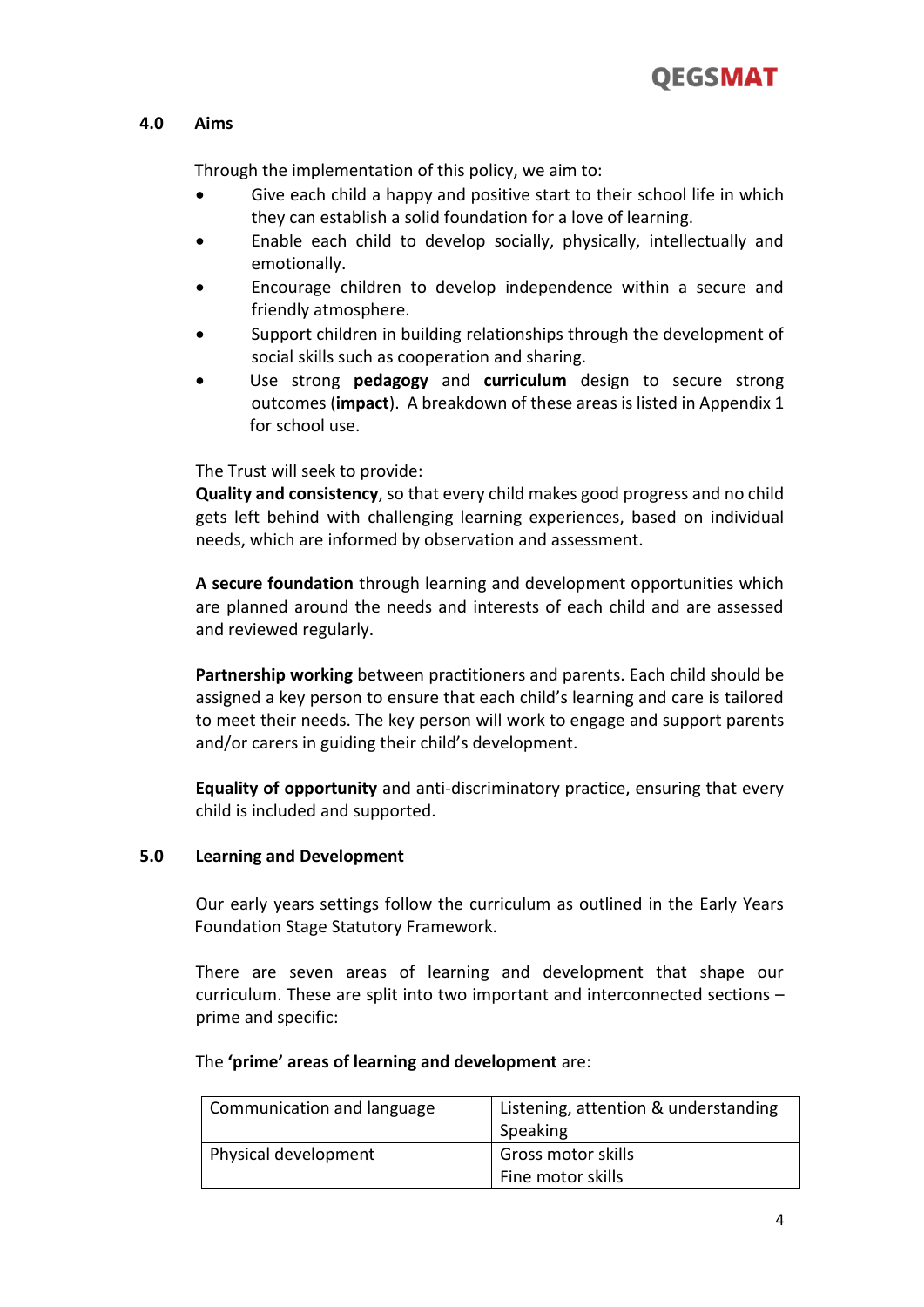# **OEGSMAT**

| Personal, social and emotional | Self-regulation               |
|--------------------------------|-------------------------------|
| development                    | Managing self                 |
|                                | <b>Building relationships</b> |

# The **'specific' areas of learning and development** are:

| Literacy                   | Comprehension                    |
|----------------------------|----------------------------------|
|                            | Word reading                     |
|                            | Writing                          |
| <b>Mathematics</b>         | <b>Numbers</b>                   |
|                            | <b>Numerical patterns</b>        |
| Understanding the world    | Past and present                 |
|                            | People, culture and communities  |
|                            | The natural world                |
| Expressive arts and design | Creating with materials          |
|                            | Being imaginative and expressive |

In organising and implementing the curriculum our schools ensure that a broad range of activities and experiences are planned, having regard to the three Characteristics of Effective Teaching and Learning in the EYFS:

**Playing and exploring** – children investigate and experience things; use what they know in their play and are willing to try new things.

**Active learning** – children concentrate, keep on trying if they encounter difficulties and enjoy their achievements.

**Creating and thinking critically** – children have and develop their own ideas, make links between ideas, and develop strategies for doing things.

## **6.0 Assessment**

Ongoing assessment is an integral part of the learning and development processes. Practitioners observe children to identify their level of achievement, interests and learning styles. These observations are then used to inform future planning. Observations and assessments are recorded on children's online learning journeys which parents can access.

The EYFS setting undertakes a summative assessment of the level of each child's development at certain stages. These are:

- Reception Baseline Assessment  $-$  a short assessment which is taken within the first six weeks of a child starting Reception.
- The EYFS Profile a comprehensive assessment completed at the end of the EYFS to provide a well-rounded picture of a child's knowledge, understanding, abilities and attainment against the early learning goals (ELGs), and their readiness for Year 1.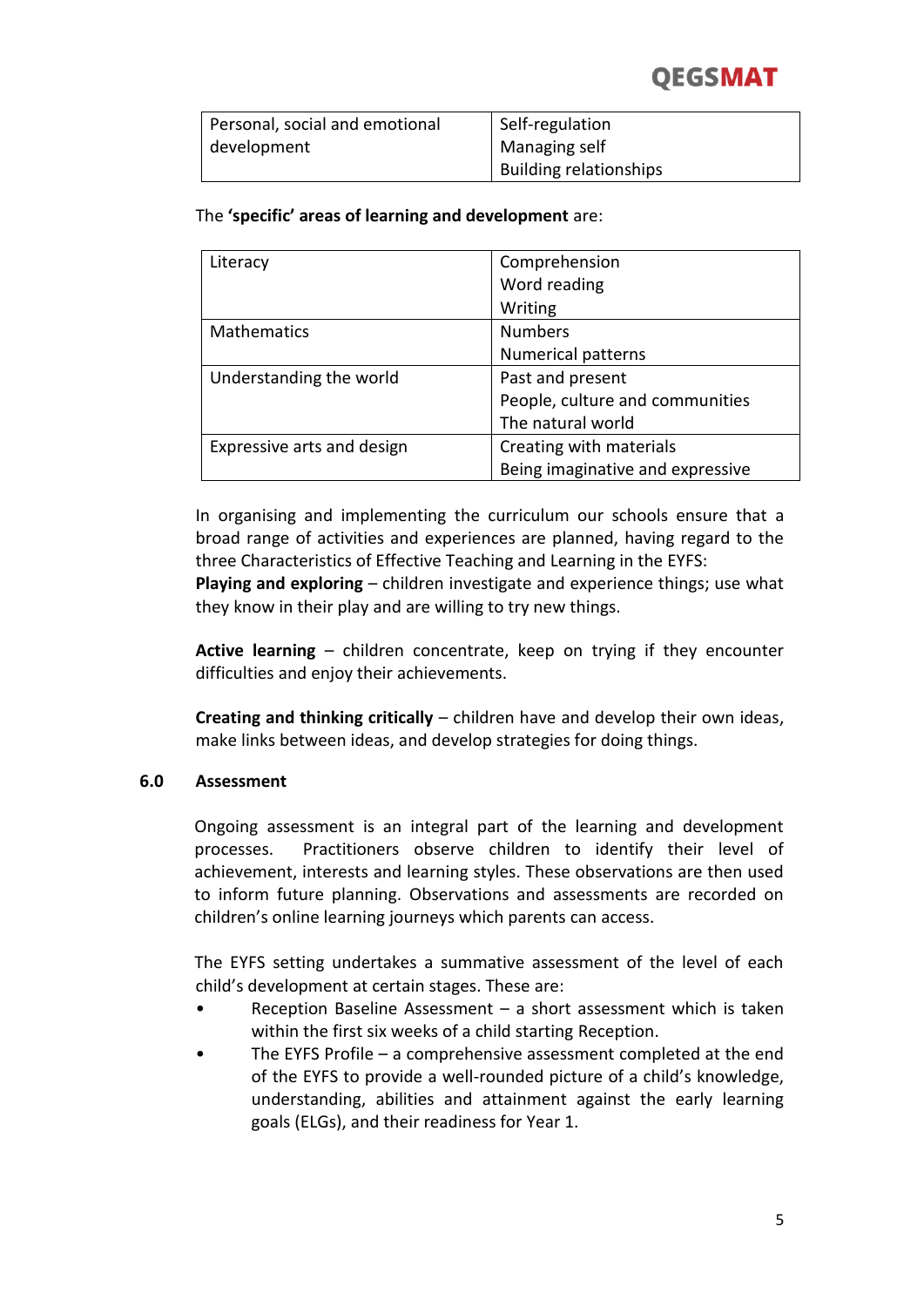Children's development levels are assessed as the year progresses. If a child's progress in any of the prime areas gives cause for concern, practitioners will discuss this with the child's parents/carers and agree how to support the child.

Reasonable adjustments will be made to the assessment process for children with SEND as appropriate.

# **Contributions to the assessments**

Accurate assessment will depend on contributions from a range of perspectives, including those of the child. Practitioners will involve children fully in their own assessment by encouraging them to communicate about and review their own learning. Assessment will build on the insights of all adults who have significant interactions with the child. Adults with different roles will be able to make varying contributions. Accurate assessment requires a twoway flow of information between school and home. A review of a child's achievements will include those demonstrated at home and parents/carers are encouraged to add to their child's experiences through the online portal: Tapestry (parents are provided with a log in to this system by the individual school).

## **7.0 Inclusion**

At QEGSMAT we have a positive approach to the inclusion of all children as stated in all of our policies. All children are valued and given the opportunity to achieve their full potential regardless of gender, ability, disability, SEND, ethnicity and cultural or social background. We aim to overcome any barriers that might exist and provide for particular needs and disabilities. The Equality Policy ensures that the needs of all children are met, regardless of any protected characteristics they have.

The Special Educational Needs and Disabilities (SEND) Policy ensures all children receive the support they need and are given the best learning experience possible. SEND in the EYFS setting will be monitored and managed by the school's SENCO.

# **8.0 Safeguarding and welfare**

All necessary steps are taken to keep the children in our care safe and well. Any safeguarding or welfare issues will be dealt with in line with the Child Protection and Safeguarding Policy

All members of staff will receive safeguarding training that enables them to understand the safeguarding policy and procedures, have up-to-date knowledge of safeguarding issues, and recognise signs of potential abuse and neglect in accordance with the Child Protection and Safeguarding Policy.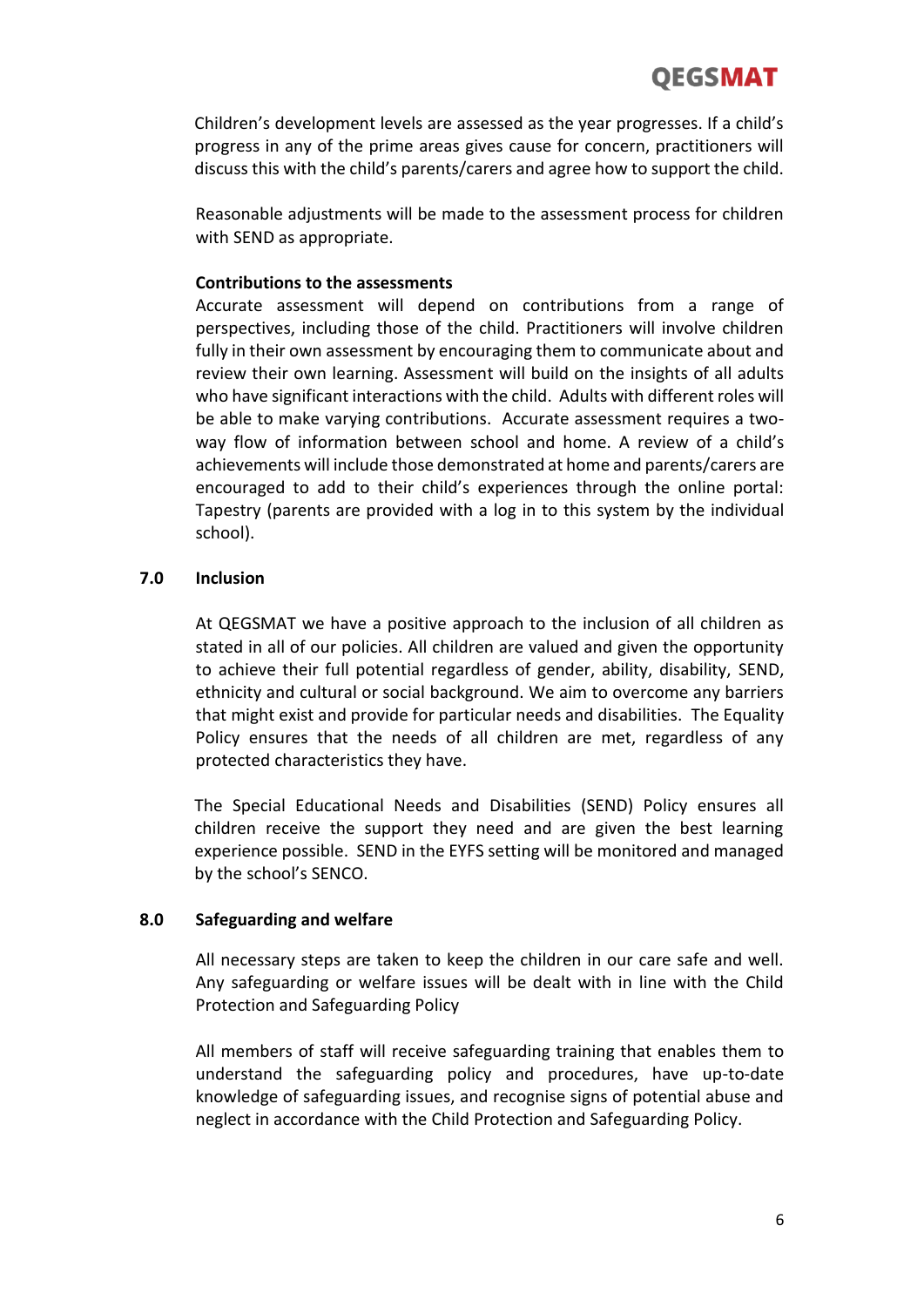

EYFS Lead: Joy Hulme The Designated Safeguarding Lead (DSL): Matthew Dodson The Deputy Designated Safeguarding Lead (DDSL): Joy Hulme

The Designated Safeguarding Lead (DSL) is responsible for safeguarding children and liaising with local children's services as appropriate. The Deputy Designated Safeguarding Lead (DDSL) will undertake the duties of the DSL in their absence.

#### **9.0 Staffing**

A robust Safer Recruitment Policy is in place, which aims to ensure that members of staff employed in the EYFS are suitable and trained to a recognised level.

Upon employment, all EYFS staff receive induction training to ensure that they understand their roles and responsibilities, including information about emergency evacuation procedures, safeguarding, child protection and health and safety.

Staff will be supported to undertake the appropriate training and professional development to ensure children receive the best quality learning experience.

There will be at least one member of staff who has a current paediatric firstaid (PFA) certificate on the school premises at all times, and will accompany children on any school outings.

Any member of staff who has sole responsibility for looking after a group of children will hold a PFA certificate. All newly qualified staff with a Level 2 or 3 qualification will be PFA trained. The school will organise PFA training to be renewed every three years.

Staffing ratios are detailed in Appendix 1 for school staff.

#### **10.0 Information sharing**

Information is stored in line with the UK GDPR and the Data Protection Act 2018, and with regard to the Trust's Data Protection Policy.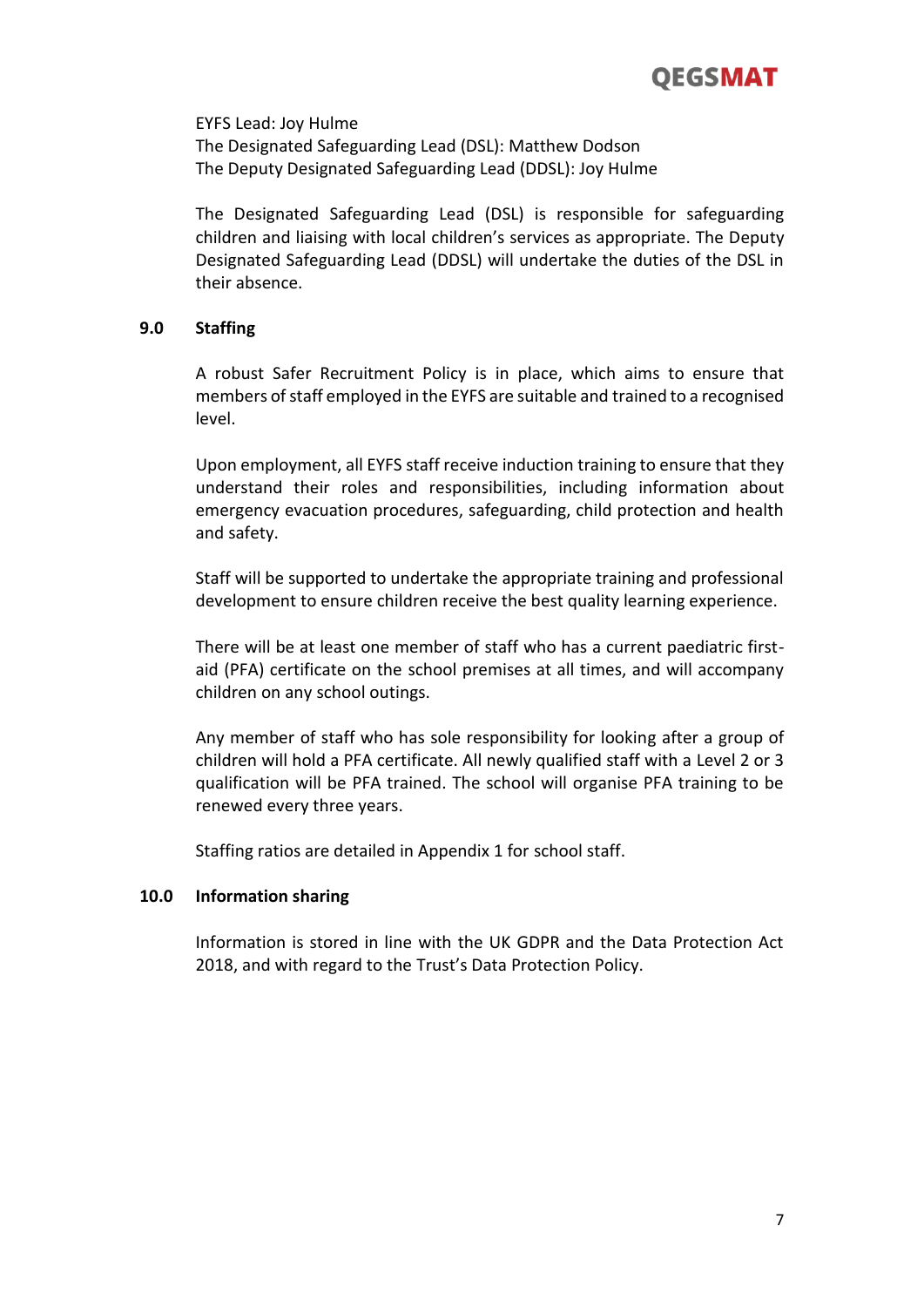# **Appendix 1 – for school use**

#### **Aims**

As quoted in the Statutory framework for the early years foundation stage (effective from September 2021) each school should use the below overarching principles to shape their practice:

- Every child is a **unique child**, who is constantly learning and we will work toward them being as resilient, capable, confident and selfassured as they can be.
- Children learn to be strong and independent through **positive relationships**.
- Children learn and develop well in **enabling environments with teaching and support from adults**, who respond to their individual interests and needs and help them to build their learning over time. Children benefit from a strong partnership between the school and parents.
- Children develop and learn in different ways and at different rates.

## **Pedagogy**

- Caring;
- Starting with the unique child;
- Play based;
- Experiential;
- Knowledge based (understand how children learn and develop);
- Vocabulary and language rich.

## **Curriculum**

- Understand, know and plan for each child based on their stages of development and interests.
- Ensure a balanced coverage of all the EYFS areas of learning.
- Termly/annual themes/topics which are language/text rich to develop the child's knowledge, vocabulary and understanding through studies such as the seasons, cultural celebrations and the child's interests.

#### **Impact**

- We will work to have happy children who are kind and confident.
- Learning opportunities widen children's knowledge and understanding of the world, setting ambitious expectations for all children.
- The curriculum celebrates diversity and supports the pupils' spiritual, moral, social and cultural development.
- All children are supported appropriately allowing them to be successful.
- Children learn and develop well and are kept healthy and safe.